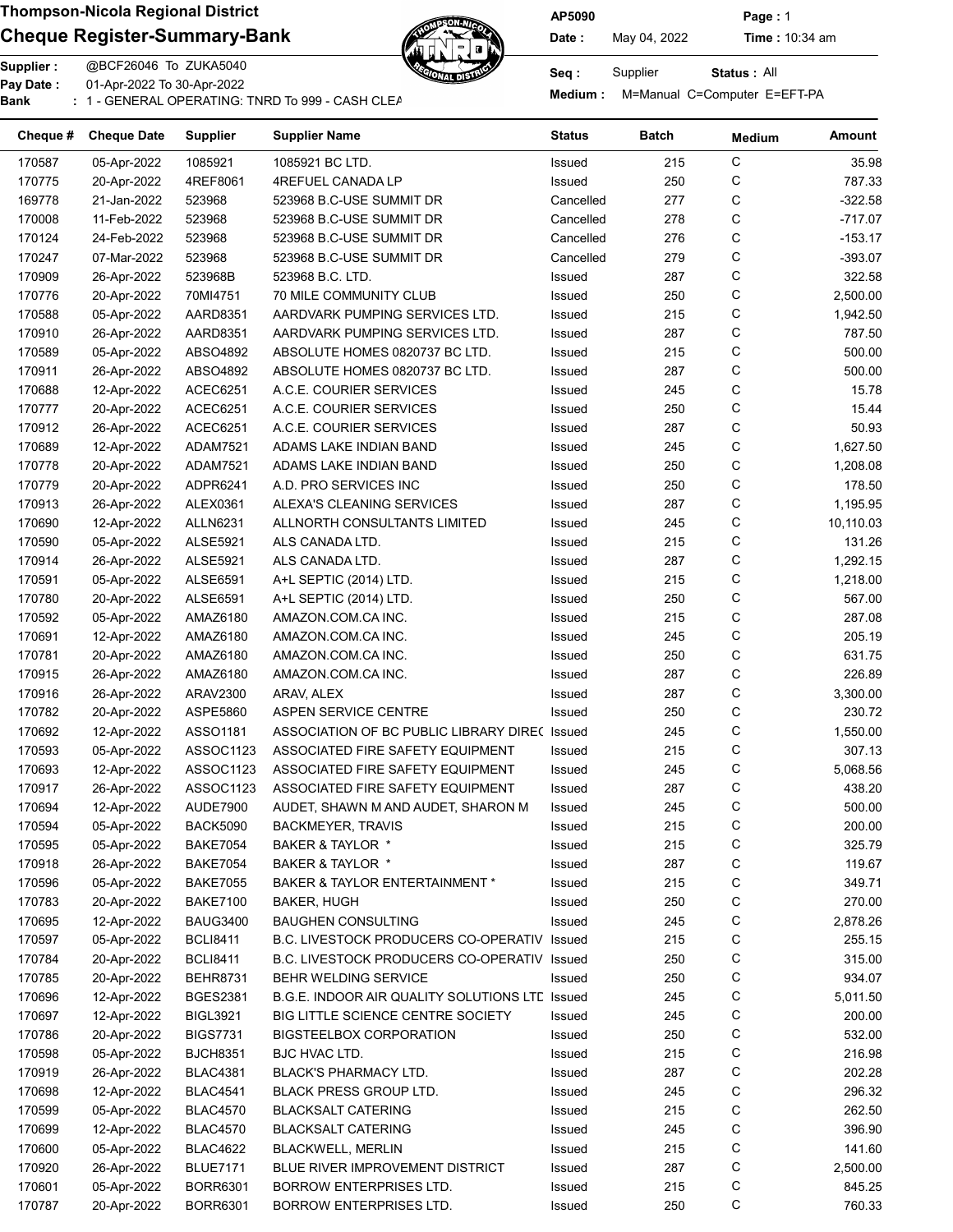### Cheque Register-Summary-Bank  $\mathbb{Z}$  Date: May 04, 2022 Time : 10:34 am



AP5090 Page : 2

Status : All

Supplier : @BCF26046 To ZUKA5040 Seq : Supplier : @BCF26046 To ZUKA5040 Pay Date : 01-Apr-2022 To 30-Apr-2022 or Medium : M=Manual C=Computer E=EFT-PA<br>Bank : 1 - GENERAL OPERATING: TNRD To 999 - CASH CLEARNING BANKING BANKING BANKING BANKING BANKING BANKING: T

| Cheque # | <b>Cheque Date</b> | <b>Supplier</b>                | Supplier Name                                | Status | Batch | <b>Medium</b> | Amount    |
|----------|--------------------|--------------------------------|----------------------------------------------|--------|-------|---------------|-----------|
| Bank: 1  |                    | <b>GENERAL OPERATING: TNRD</b> |                                              |        |       |               |           |
| 170788   | 20-Apr-2022        | <b>BRAA7729</b>                | <b>BRAATEN, DOUG</b>                         | Issued | 250   | С             | 150.00    |
| 170789   | 20-Apr-2022        | <b>BROA1861</b>                | BROAD SPECTRUM PEST SOLUTIONS LTD.           | Issued | 250   | С             | 231.00    |
| 170790   | 20-Apr-2022        | <b>BROW5531</b>                | <b>BROWNS REPAIR SHOP</b>                    | Issued | 250   | С             | 172.81    |
| 170602   | 05-Apr-2022        | <b>BROW5737</b>                | <b>BROWN, LINDA</b>                          | Issued | 215   | C             | 136.00    |
| 170894   | 21-Apr-2022        | <b>BROW5737</b>                | <b>BROWN, LINDA</b>                          | Issued | 253   | C             | 272.00    |
| 170791   | 20-Apr-2022        | <b>BROW5761</b>                | <b>BROWN, MICHAEL</b>                        | Issued | 250   | С             | 828.00    |
| 170603   | 05-Apr-2022        | <b>BROW5920</b>                | <b>BROWN, VIRGINIA</b>                       | Issued | 215   | С             | 300.00    |
| 170792   | 20-Apr-2022        | <b>BROW5920</b>                | <b>BROWN, VIRGINIA</b>                       | Issued | 250   | С             | 300.00    |
| 170700   | 12-Apr-2022        | <b>CALE6041</b>                | CALEO CONSTRUCTION LTD.                      | Issued | 245   | С             | 1,000.00  |
| 170604   | 05-Apr-2022        | CANA1521                       | CANADA POST CORPORATION                      | Issued | 215   | С             | 122.60    |
| 170681   | 05-Apr-2022        | CANA1675                       | CANADIAN ASSOCIATION OF MUNICIPAL ADN        | Issued | 219   | C             | 1,118.25  |
| 170793   | 20-Apr-2022        | CANA1692                       | CANADIAN TIRE STORE #355                     | Issued | 250   | С             | 163.50    |
| 170605   | 05-Apr-2022        | <b>CANG0361</b>                | CANGAS PROPANE INC.                          | Issued | 215   | C             | 1,414.63  |
| 170794   | 20-Apr-2022        | <b>CANG0361</b>                | CANGAS PROPANE INC.                          | Issued | 250   | С             | 6,446.83  |
| 170795   | 20-Apr-2022        | <b>CASC0007</b>                | <b>CASCADES RECOVERY+</b>                    | Issued | 250   | С             | 2,662.32  |
| 170701   | 12-Apr-2022        | CAST4731                       | CASTLE FUELS (2008) INC                      | Issued | 245   | C             | 269.35    |
| 170796   | 20-Apr-2022        | CAST4731                       | CASTLE FUELS (2008) INC                      | Issued | 250   | C             | 1,398.71  |
| 170797   | 20-Apr-2022        | CBPR6040                       | CB PROCESS INSTRUMENTATION & CONTRC Issued   |        | 250   | C             | 346.08    |
| 170798   | 20-Apr-2022        | <b>CDWC2651</b>                | CDW CANADA CORP.                             | Issued | 250   | C             | 361.83    |
| 170606   | 05-Apr-2022        | <b>CEDE7101</b>                | CEDERHOLM, CHARLOTTE                         | Issued | 215   | C             | 160.00    |
| 170702   | 12-Apr-2022        | <b>CENT7010</b>                | CENTRAL CARIBOO DISPOSAL SERVICES (2( Issued |        | 245   | C             | 89,087.23 |
| 170799   | 20-Apr-2022        | <b>CENT7010</b>                | CENTRAL CARIBOO DISPOSAL SERVICES (2( Issued |        | 250   | C             | 17,771.04 |
| 170703   | 12-Apr-2022        | <b>CENT8241</b>                | CENTURY AUTO GLASS (21) LTD.                 | Issued | 245   | C             | 56.00     |
| 170704   | 12-Apr-2022        | <b>CHAS2232</b>                | CHASE MEDICAL CLINIC                         | Issued | 245   | С             | 230.00    |
| 170800   | 20-Apr-2022        | <b>CHEC4501</b>                | CHECKMATE FIRE PREVENTION INC.               | Issued | 250   | С             | 315.00    |
| 170705   | 12-Apr-2022        | <b>CINT0372</b>                | CINTAS CANADA LIMITED                        | Issued | 245   | С             | 372.57    |
| 170921   | 26-Apr-2022        | CINT0372                       | CINTAS CANADA LIMITED                        | Issued | 287   | С             | 202.49    |
| 170706   | 12-Apr-2022        | CITY6091                       | <b>CITY OF KAMLOOPS</b>                      | Issued | 245   | С             | 1,536.01  |
| 170607   | 05-Apr-2022        | <b>CKMQ2751</b>                | CKMQ-FM                                      | Issued | 215   | С             | 183.75    |
| 170608   | 05-Apr-2022        | <b>CLEA7281</b>                | <b>CLEARWATER LODGE</b>                      | Issued | 215   | С             | 299.00    |
| 170801   | 20-Apr-2022        | <b>CLEA7281</b>                | <b>CLEARWATER LODGE</b>                      | Issued | 250   | С             | 299.00    |
| 170922   | 26-Apr-2022        | <b>CLEA8687</b>                | <b>CLEARWATER TOWING LTD</b>                 | Issued | 287   | C             | 510.17    |
| 170609   | 05-Apr-2022        | COAS7891                       | COAST RANGE CONCRETE LTD.                    | Issued | 215   | C             | 473.57    |
| 170923   | 26-Apr-2022        | <b>COJU2600</b>                | COJUANGCO, PAOLO                             | Issued | 287   | C             | 1,092.00  |
| 170802   | 20-Apr-2022        | COLN8040                       | <b>COLNUCK ECODURABLE PRODUCTS</b>           | Issued | 250   | С             | 3,443.47  |
| 170707   | 12-Apr-2022        | COOL1342                       | COOL CREEK ENERGY LTD                        | Issued | 245   | С             | 877.61    |
| 170924   | 26-Apr-2022        | COOL1342                       | COOL CREEK ENERGY LTD                        | Issued | 287   | С             | 3,632.02  |
| 170610   | 05-Apr-2022        | CORP6221                       | CORPORATE EXPRESS CANADA INC.                | Issued | 215   | С             | 1,190.77  |
| 170708   | 12-Apr-2022        | CORP6221                       | CORPORATE EXPRESS CANADA INC.                | Issued | 245   | С             | 501.33    |
| 170803   | 20-Apr-2022        | CRAI3051                       | CRAIG, DUNHAM                                | Issued | 250   | С             | 1,900.33  |
| 170611   | 05-Apr-2022        | <b>CRAW2751</b>                | CRAWFORD ELECTRIC (2009) LTD                 | Issued | 215   | С             | 1,647.32  |
| 170612   | 05-Apr-2022        | <b>CRES7500</b>                | CRESSMAN HOMES LTD.                          | Issued | 215   | C             | 500.00    |
| 170613   | 05-Apr-2022        | CROW2341                       | CROWE, ROD                                   | Issued | 215   | C             | 64.90     |
| 170895   | 21-Apr-2022        | CROW2341                       | CROWE, ROD                                   | Issued | 253   | C             | 64.90     |
| 170804   | 20-Apr-2022        | <b>CUPE4871</b>                | C.U.P.E LOCAL 900                            | Issued | 250   | C             | 4,614.64  |
| 170805   | 20-Apr-2022        | DANS6490                       | DAN'S PLUMBING HEATING & GAS                 | Issued | 250   | C             | 154.51    |
| 170614   | 05-Apr-2022        | <b>DAWE7650</b>                | DAWES, YVETTE                                | Issued | 215   | C             | 240.00    |
| 170925   | 26-Apr-2022        | DAWE7650                       | DAWES, YVETTE                                | Issued | 287   | C             | 540.00    |
| 170709   | 12-Apr-2022        | DAWS6183                       | DAWSON INTERNATIONAL TRUCK CENTRES Issued    |        | 245   | C             | 3,472.09  |
| 170615   | 05-Apr-2022        | <b>DEFI0261</b>                | DEFIANCE ENT. INC.                           | Issued | 215   | С             | 430.50    |
| 170926   | 26-Apr-2022        | DELT0111                       | DELTA IRRIGATION PRODUCTS LTD.               | Issued | 287   | С             | 88.86     |
| 170710   | 12-Apr-2022        | DELT0542                       | DELTA HOTEL KAMLOOPS                         | Issued | 245   | C             | 550.03    |
| 170806   | 20-Apr-2022        | <b>DELT0542</b>                | DELTA HOTEL KAMLOOPS                         | Issued | 250   | C             | 188.59    |
| 170807   | 20-Apr-2022        | <b>DEME5880</b>                | DEMENTIABILITY ENTERPRISES INC.              | Issued | 250   | С             | 19.14     |
| 170927   | 26-Apr-2022        | <b>DHIL4860</b>                | DHILLON, AMARJIT                             | Issued | 287   | С             | 750.00    |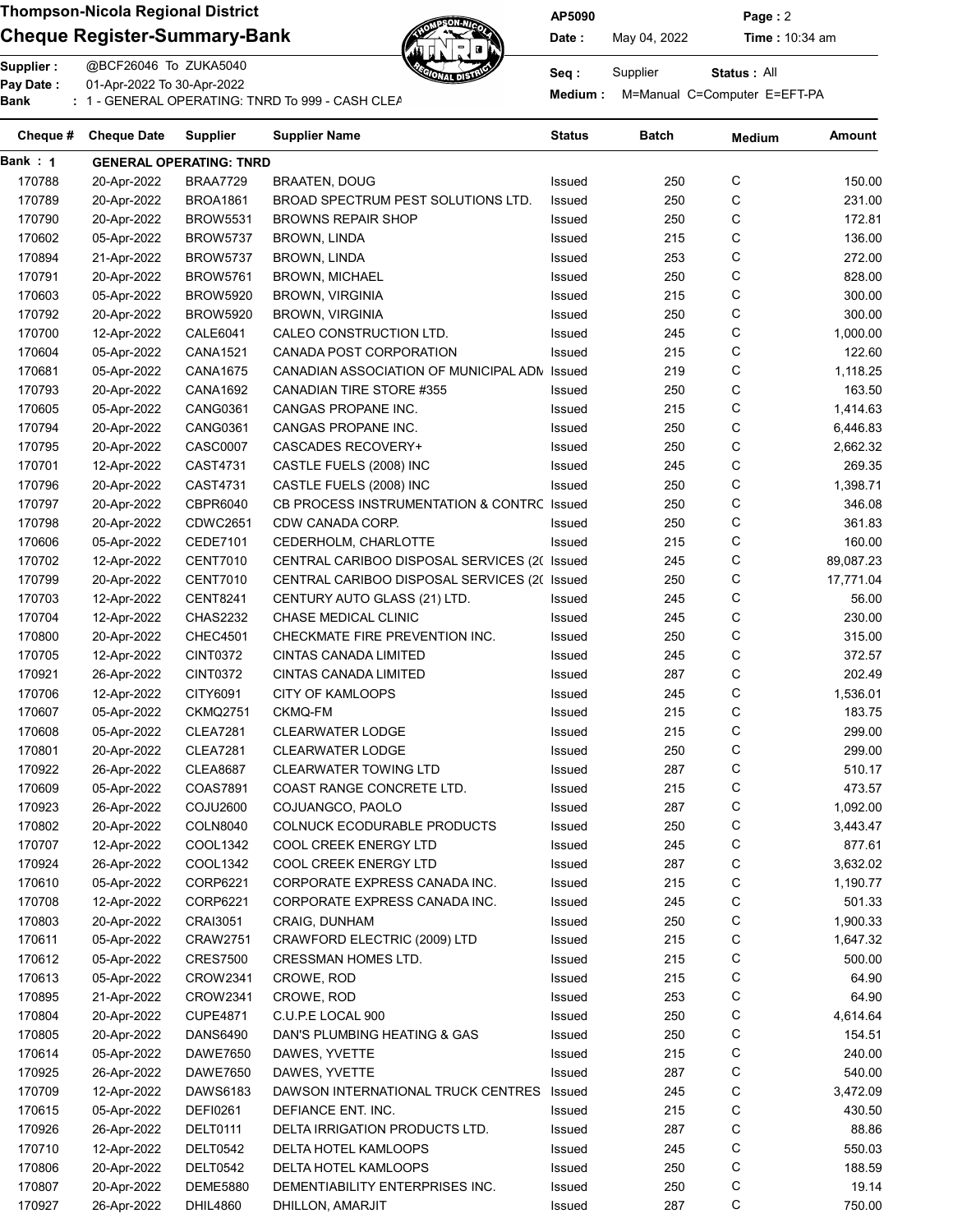### Cheque Register-Summary-Bank  $\mathbb{Z}$  Date: May 04, 2022 Time : 10:34 am



AP5090 Page : 3

Status : All

Supplier : @BCF26046 To ZUKA5040 Seq : Supplier : @BCF26046 To ZUKA5040 Pay Date : 01-Apr-2022 To 30-Apr-2022

or Medium : M=Manual C=Computer E=EFT-PA<br>Bank : 1 - GENERAL OPERATING: TNRD To 999 - CASH CLEARNING BANKING BANKING BANKING BANKING BANKING BANKING: T

| Cheque # | <b>Cheque Date</b> | <b>Supplier</b>                | Supplier Name                              | Status    | Batch | <b>Medium</b> | Amount    |
|----------|--------------------|--------------------------------|--------------------------------------------|-----------|-------|---------------|-----------|
| Bank: 1  |                    | <b>GENERAL OPERATING: TNRD</b> |                                            |           |       |               |           |
| 170808   | 20-Apr-2022        | <b>DIST7131</b>                | <b>DISTRICT OF CLEARWATER</b>              | Issued    | 250   | С             | 4,200.00  |
| 170616   | 05-Apr-2022        | DOLL3400                       | <b>DOLLARAMA</b>                           | Issued    | 215   | С             | 8.96      |
| 170711   | 12-Apr-2022        | <b>DOLL3400</b>                | <b>DOLLARAMA</b>                           | Issued    | 245   | С             | 96.59     |
| 170809   | 20-Apr-2022        | <b>DOLL3400</b>                | <b>DOLLARAMA</b>                           | Issued    | 250   | С             | 3.36      |
| 170682   | 05-Apr-2022        | <b>DRIL4951</b>                | DRILLWELL ENTERPRISES LTD.                 | Issued    | 219   | C             | 26,251.60 |
| 170617   | 05-Apr-2022        | EAGL2153                       | <b>EAGLE HOMES SALES</b>                   | Issued    | 215   | С             | 1,000.00  |
| 170928   | 26-Apr-2022        | <b>EAGL2154</b>                | EAGLE HOMES SALES (KAMLOOPS) LTD           | Issued    | 287   | С             | 500.00    |
| 170810   | 20-Apr-2022        | <b>ELEC7890</b>                | THE ELECTRONIC RECYCLING (REUSING) AS      | Issued    | 250   | С             | 324.80    |
| 170618   | 05-Apr-2022        | <b>ELLI6241</b>                | ELLIOTT, RONAYE H.                         | Issued    | 215   | С             | 37.76     |
| 170896   | 21-Apr-2022        | ELLI6241                       | ELLIOTT, RONAYE H.                         | Issued    | 253   | С             | 37.76     |
| 170619   | 05-Apr-2022        | <b>EXCE4861</b>                | EXCEL PERSONNEL INC.                       | Issued    | 215   | С             | 1,493.52  |
| 170712   | 12-Apr-2022        | <b>EXCE4861</b>                | EXCEL PERSONNEL INC.                       | Issued    | 245   | С             | 3,883.15  |
| 170811   | 20-Apr-2022        | <b>EXCE4861</b>                | EXCEL PERSONNEL INC.                       | Issued    | 250   | С             | 2,880.36  |
| 170929   | 26-Apr-2022        | <b>FIRE8860</b>                | FIREWORKS CONSULTING INC.                  | Issued    | 287   | С             | 18,768.75 |
| 170713   | 12-Apr-2022        | <b>FLEE7951</b>                | FLEETWEST ENTERPRISES LTD.                 | Issued    | 245   | С             | 4,375.78  |
| 170714   | 12-Apr-2022        | <b>FOUN7682</b>                | FOUNTAIN TIRE LTD.                         | Issued    | 245   | С             | 163.30    |
| 170620   | 05-Apr-2022        | <b>FOUR7601</b>                | FOUR STAR COMMUNICATIONS INC               | Issued    | 215   | С             | 131.51    |
| 170715   | 12-Apr-2022        | <b>FOUR7601</b>                | FOUR STAR COMMUNICATIONS INC               | Issued    | 245   | С             | 137.81    |
| 170621   | 05-Apr-2022        | FOXD1700                       | FOX DAIRY FARMS LTD.                       | Issued    | 215   | С             | 21,216.00 |
| 170716   | 12-Apr-2022        | <b>FRAN4491</b>                | <b>FRANKLY COFFEE</b>                      | Issued    | 245   | C             | 317.70    |
| 170622   | 05-Apr-2022        | <b>FRAT4901</b>                | <b>FRATELLI FOODS</b>                      | Issued    | 215   | C             | 362.99    |
| 170812   | 20-Apr-2022        | <b>FRES3351</b>                | FRESH AS A DAISY CLEANING SERVICES         | Issued    | 250   | C             | 420.00    |
| 170930   | 26-Apr-2022        | <b>FRES3451</b>                | FRESH INC.                                 | Issued    | 287   | С             | 1,050.00  |
| 170931   | 26-Apr-2022        | <b>FULT6181</b>                | <b>FULTON &amp; COMPANY LLP</b>            | Issued    | 287   | С             | 542.41    |
| 170623   | 05-Apr-2022        | <b>GALA9321</b>                | GALAXY BROADBAND COMMUNICATIONS IN( Issued |           | 215   | С             | 183.67    |
| 170717   | 12-Apr-2022        | GARD5593                       | <b>GARDNER, ANGUS</b>                      | Issued    | 245   | С             | 3,971.63  |
| 170624   | 05-Apr-2022        | <b>GARL0026</b>                | GARLAND, LEVI                              | Issued    | 215   | С             | 262.50    |
| 170813   | 20-Apr-2022        | <b>GENT4721</b>                | GENTLE JANITORIAL SERVICES LTD.            | Issued    | 250   | С             | 1,044.06  |
| 170814   | 20-Apr-2022        | GILB2342                       | GILBERT SUPPLY CO. INDUSTRIAL              | Issued    | 250   | С             | 135.21    |
|          |                    |                                |                                            |           |       | С             |           |
| 170625   | 05-Apr-2022        | GILLI7491                      | <b>GILLIS, KENNETH</b>                     | Issued    | 215   | С             | 408.00    |
| 170897   | 21-Apr-2022        | GILLI7491                      | <b>GILLIS, KENNETH</b>                     | Issued    | 253   |               | 390.00    |
| 168948   | 19-Nov-2021        | GLCE6931                       | <b>GLC EQUIPMENT</b>                       | Cancelled | 241   | С             | $-875.84$ |
| 170718   | 12-Apr-2022        | GLCE6931                       | <b>GLC EQUIPMENT</b>                       | Issued    | 245   | С             | 875.84    |
| 170719   | 12-Apr-2022        | GOLD1254                       | GOLD COUNTRY COMMUNITIES SOCIETY           | Issued    | 245   | C             | 5,351.31  |
| 170815   | 20-Apr-2022        | GOLD7890                       | GOLD TRAIL RECYCLING LTD.                  | Issued    | 250   | С             | 722.18    |
| 170626   | 05-Apr-2022        | GRAH0241                       | <b>GRAHAM, HERB</b>                        | Issued    | 215   | C             | 218.00    |
| 170898   | 21-Apr-2022        | GRAH0241                       | <b>GRAHAM, HERB</b>                        | Issued    | 253   | C             | 118.00    |
| 170627   | 05-Apr-2022        | <b>GUIL4741</b>                | GUILLEVIN INTERNATIONAL CO.                | Issued    | 215   | C             | 819.00    |
| 170932   | 26-Apr-2022        | <b>GUIL4741</b>                | GUILLEVIN INTERNATIONAL CO.                | Issued    | 287   | C             | 207.57    |
| 170720   | 12-Apr-2022        | <b>HALS7385</b>                | <b>HALSTON HOMES LIMITED</b>               | Issued    | 245   | C             | 500.00    |
| 170933   | 26-Apr-2022        | <b>HALS7385</b>                | HALSTON HOMES LIMITED                      | Issued    | 287   | C             | 500.00    |
| 170816   | 20-Apr-2022        | <b>HANN0361</b>                | HANNA'S CONSTRUCTION SERVICES LTD.         | Issued    | 250   | C             | 2,151.45  |
| 170817   | 20-Apr-2022        | HARD9401                       | HARDY EQUIPMENT SERVICES LTD.              | Issued    | 250   | C             | 574.88    |
| 170721   | 12-Apr-2022        | HART7730                       | HART, DARYL                                | Issued    | 245   | C             | 169.13    |
| 170818   | 20-Apr-2022        | HART7730                       | HART, DARYL                                | Issued    | 250   | C             | 125.00    |
| 170819   | 20-Apr-2022        | HOUL2091                       | HOULE ELECTRIC LIMITED                     | Issued    | 250   | C             | 2,293.35  |
| 170722   | 12-Apr-2022        | <b>ICES6080</b>                | ICESOFT TECHNOLOGIES HOLDINGS LTD.         | Issued    | 245   | C             | 969.86    |
| 170628   | 05-Apr-2022        | ICON3961                       | <b>ICONIX WATERWORKS LP</b>                | Issued    | 215   | C             | 12.49     |
| 170723   | 12-Apr-2022        | <b>ICON3961</b>                | <b>ICONIX WATERWORKS LP</b>                | Issued    | 245   | C             | 18,628.04 |
| 170820   | 20-Apr-2022        | ICON3961                       | <b>ICONIX WATERWORKS LP</b>                | Issued    | 250   | С             | 2,669.13  |
| 170934   | 26-Apr-2022        | <b>ICON3961</b>                | <b>ICONIX WATERWORKS LP</b>                | Issued    | 287   | С             | 37.10     |
| 170821   | 20-Apr-2022        | <b>ILIC5021</b>                | ILIC, MARTIN                               | Issued    | 250   | C             | 1,112.60  |
| 170724   | 12-Apr-2022        | <b>INTE7301</b>                | INTERIOR VAULT LTD.                        | Issued    | 245   | C             | 635.25    |
| 170822   | 20-Apr-2022        | <b>IRWI5733</b>                | IRWIN AIR LTD.                             | Issued    | 250   | С             | 547.15    |
| 170823   | 20-Apr-2022        | <b>ISLA3573</b>                | <b>ISLAND OPPORTUNITIES INC.</b>           | Issued    | 250   | С             | 2,495.98  |
|          |                    |                                |                                            |           |       |               |           |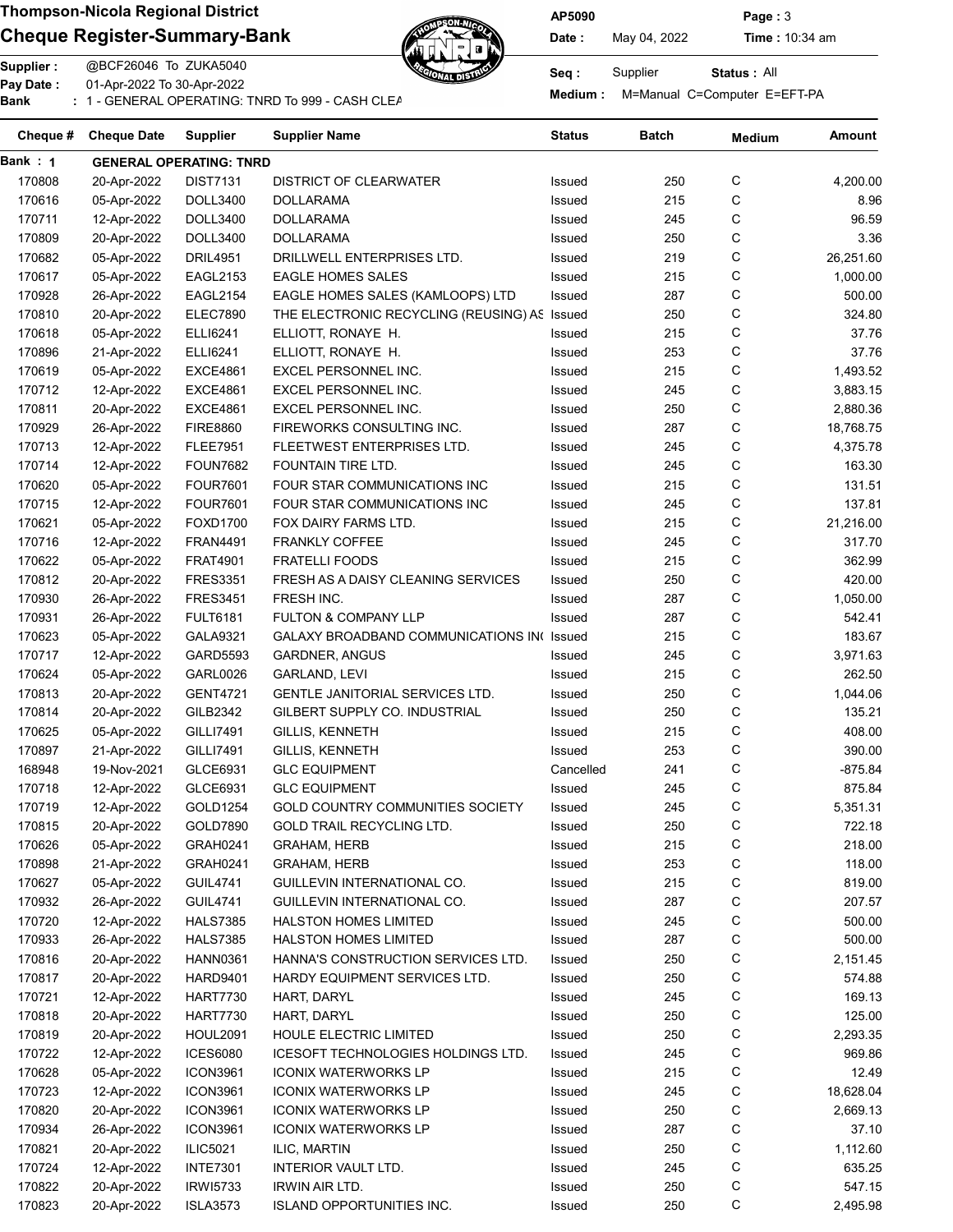### Cheque Register-Summary-Bank  $\mathbb{Z}$   $\mathbb{Z}$  Date: May 04, 2022 Time : 10:34 am



AP5090 Page : 4

Status : All

Supplier : @BCF26046 To ZUKA5040 Seq : Supplier : @BCF26046 To ZUKA5040 Pay Date : 01-Apr-2022 To 30-Apr-2022

Pay Date : CI-Api-2022 To 30-Api-2022<br>Bank : 1 - GENERAL OPERATING: TNRD To 999 - CASH CLEANNING BANKING BANKING Medium : M=Manual C=Computer E=EFT-PA

| Cheque # | <b>Cheque Date</b> | <b>Supplier</b>                | Supplier Name                                | <b>Status</b> | Batch | <b>Medium</b> | Amount    |
|----------|--------------------|--------------------------------|----------------------------------------------|---------------|-------|---------------|-----------|
| Bank : 1 |                    | <b>GENERAL OPERATING: TNRD</b> |                                              |               |       |               |           |
| 170935   | 26-Apr-2022        | JIMW0241                       | <b>JIM WALCH REPAIRS</b>                     | Issued        | 287   | С             | 403.20    |
| 170629   | 05-Apr-2022        | JOEJ2600                       | JOE, ORVILLE G AND JOE, JANICE L             | Issued        | 215   | C             | 200.00    |
| 170725   | 12-Apr-2022        | <b>JONA7770</b>                | JONATHAN MORGAN & COMPANY LIMITED            | Issued        | 245   | С             | 18,877.42 |
| 170726   | 12-Apr-2022        | <b>JOST4731</b>                | <b>JOSTLE CORPORATION*</b>                   | Issued        | 245   | С             | 15,724.80 |
| 170727   | 12-Apr-2022        | <b>KAMI1041</b>                | KAMI CABS LTD                                | Issued        | 245   | С             | 21.90     |
| 170824   | 20-Apr-2022        | <b>KAML4351</b>                | KAMLOOPS SEPTIC SERVICE LTD.                 | Issued        | 250   | С             | 714.00    |
| 170728   | 12-Apr-2022        | <b>KAML6161</b>                | KAMLOOPS ART GALLERY                         | Issued        | 245   | С             | 1,852.48  |
| 170936   | 26-Apr-2022        | <b>KAML6163</b>                | KAMLOOPS ARTS COUNCIL                        | Issued        | 287   | С             | 240.00    |
| 170729   | 12-Apr-2022        | <b>KAML6241</b>                | KAMLOOPS COMPUTER CENTRE                     | Issued        | 245   | С             | 75.04     |
| 170825   | 20-Apr-2022        | KAML6241                       | KAMLOOPS COMPUTER CENTRE                     | Issued        | 250   | C             | 2,704.80  |
| 170730   | 12-Apr-2022        | KAML6271                       | KAMLOOPS COMMUNICATIONS                      | Issued        | 245   | C             | 560.00    |
| 170826   | 20-Apr-2022        | KAML6271                       | KAMLOOPS COMMUNICATIONS                      | Issued        | 250   | C             | 168.00    |
| 170731   | 12-Apr-2022        | KAML6441                       | KAMLOOPS THIS WEEK                           | Issued        | 245   | C             | 1,063.12  |
| 170827   | 20-Apr-2022        | KAML6441                       | KAMLOOPS THIS WEEK                           | Issued        | 250   | С             | 2,304.46  |
| 170937   | 26-Apr-2022        | <b>KAML6441</b>                | KAMLOOPS THIS WEEK                           | Issued        | 287   | С             | 590.36    |
| 170828   | 20-Apr-2022        | KAML6591                       | <b>KAMLOOPS ALARM</b>                        | Issued        | 250   | С             | 93.45     |
| 170829   | 20-Apr-2022        | <b>KAML6664</b>                | KAMLOOPS TRUSS LTD.                          | Issued        | 250   | С             | 13,158.88 |
| 170630   | 05-Apr-2022        | <b>KERS3361</b>                | KERSHAW, WILLIAM T.A.                        | Issued        | 215   | C             | 165.20    |
| 170899   | 21-Apr-2022        | <b>KERS3361</b>                | KERSHAW, WILLIAM T.A.                        | Issued        | 253   | C             | 165.20    |
| 170938   | 26-Apr-2022        | <b>KLAS7400</b>                | KLASSEN, BENJAMIN A AND KLASSEN, JACQ Issued |               | 287   | С             | 500.00    |
| 170732   | 12-Apr-2022        | KOOT2312                       | KOOTENAY LIBRARY FEDERATION                  | Issued        | 245   | С             | 1,400.00  |
| 170631   | 05-Apr-2022        | KOZY4501                       | KOZYKLEAN CAR RV BUS AND TRUCK WASH Issued   |               | 215   | C             | 68.16     |
| 170733   | 12-Apr-2022        | <b>KPMG0041</b>                | <b>KPMG LLP</b>                              | Issued        | 245   | С             | 31,500.00 |
| 170632   | 05-Apr-2022        | <b>KRON2041</b>                | KRONEBUSCH, Dale                             | Issued        | 215   | С             | 10,623.32 |
| 170734   | 12-Apr-2022        | <b>KRON2041</b>                | KRONEBUSCH, Dale                             | Issued        | 245   | С             | 2,149.24  |
| 170633   | 05-Apr-2022        | <b>LAIR1511</b>                | LAIRD, DAVID                                 | Issued        | 215   | С             | 129.80    |
| 170939   | 26-Apr-2022        | <b>LANG6061</b>                | LANGNER, RODERICK H.                         | Issued        | 287   | С             | 50.00     |
| 170830   | 20-Apr-2022        | <b>LEXI7512</b>                | LEXISNEXIS CANADA INC.                       | Issued        | 250   | С             | 677.78    |
| 170831   | 20-Apr-2022        | <b>LGFO7052</b>                | <b>L.G. FORDE TRUCKING</b>                   | Issued        | 250   | С             | 2,268.00  |
| 170940   | 26-Apr-2022        | LIBR0361                       | <b>LIBRARY SERVICES CENTRE</b>               | Issued        | 287   | С             | 1,496.34  |
| 170941   | 26-Apr-2022        | LIBR0403                       | <b>LIBRARY SQUARE RASE</b>                   | Issued        | 287   | С             | 822.50    |
| 170735   | 12-Apr-2022        | <b>LIND2151</b>                | LINDENBACH, DAWN                             | Issued        | 245   | С             | 89.10     |
| 170832   | 20-Apr-2022        | LIND3230                       | LINDGREN, BETTY LOU                          | Issued        | 250   | С             | 200.00    |
| 170942   | 26-Apr-2022        | LIVE6001                       | LIVEOAK ENTERPRISES LTD                      | Issued        | 287   | C             | 500.00    |
| 170943   | 26-Apr-2022        | LOAT2361                       | LOATES, GORDON K AND LOATES, JACQUEL Issued  |               | 287   | С             | 50.00     |
| 170634   | 05-Apr-2022        | LOGA5731                       | LOGAN LAKE SEARCH & RESCUE                   | Issued        | 215   | C             | 10,000.00 |
| 170944   | 26-Apr-2022        | LOOM3901                       | <b>LOOMIS EXPRESS</b>                        | Issued        | 287   | C             | 455.43    |
| 170736   | 12-Apr-2022        | <b>LORD1281</b>                | LORDCO PARTS LTD.                            | Issued        | 245   | C             | 64.80     |
| 170833   | 20-Apr-2022        | LORD1281                       | LORDCO PARTS LTD.                            | Issued        | 250   | С             | 68.92     |
| 170737   | 12-Apr-2022        | LOWJ6240                       | LOW, JOSHUA D AND LOW, KACIE D               | Issued        | 245   | C             | 500.00    |
| 170738   | 12-Apr-2022        | MACD6207                       | MACDONALD, KARLA                             | Issued        | 245   | C             | 106.79    |
| 170834   | 20-Apr-2022        | <b>MACF3400</b>                | MACFARLANE, GEORGE                           | Issued        | 250   | C             | 593.16    |
| 170739   | 12-Apr-2022        | <b>MACK3843</b>                | MACKINNON ARCHITECTURE INC.                  | Issued        | 245   | C             | 283.50    |
| 170835   | 20-Apr-2022        | <b>MACV3710</b>                | MACVICAR, SHEALYNN                           | Issued        | 250   | C             | 86.00     |
| 170740   | 12-Apr-2022        | MADD2261                       | MADDEN, SHERRI-LYNNE                         | Issued        | 245   | С             | 172.40    |
| 170836   | 20-Apr-2022        | MADD2261                       | MADDEN, SHERRI-LYNNE                         | Issued        | 250   | C             | 30.80     |
| 170945   | 26-Apr-2022        | <b>MAIE7040</b>                | MAIER, CLINT A AND MACKENZIE, LYLA M         | Issued        | 287   | C             | 500.00    |
| 170946   | 26-Apr-2022        | MALH3830                       | MALHI, MICAH S                               | Issued        | 287   | C             | 500.00    |
| 170947   | 26-Apr-2022        | <b>MARI6241</b>                | Mario's Towing Group                         | Issued        | 287   | C             | 333.90    |
| 170635   | 05-Apr-2022        | MCCO6060                       | MCCOOEYE, ERIC                               | Issued        | 215   | C             | 1,265.35  |
| 170837   | 20-Apr-2022        | <b>MCFA4681</b>                | MCFARLANE, MATTHEW                           | Issued        | 250   | C             | 230.10    |
| 170838   | 20-Apr-2022        | <b>MCKI2301</b>                | MCKIE, PETER                                 | Issued        | 250   | C             | 145.00    |
| 170636   | 05-Apr-2022        | <b>MERR3911</b>                | <b>MERRITT HERALD</b>                        | Issued        | 215   | С             | 133.61    |
| 170637   | 05-Apr-2022        | <b>MICR6041</b>                | MICRO COM SYSTEMS LTD.                       | Issued        | 215   | C             | 6,158.25  |
|          |                    |                                |                                              |               |       | С             |           |
| 170638   | 05-Apr-2022        | <b>MIDG4731</b>                | MIDGLEY, ALLEN                               | Issued        | 215   |               | 1,220.00  |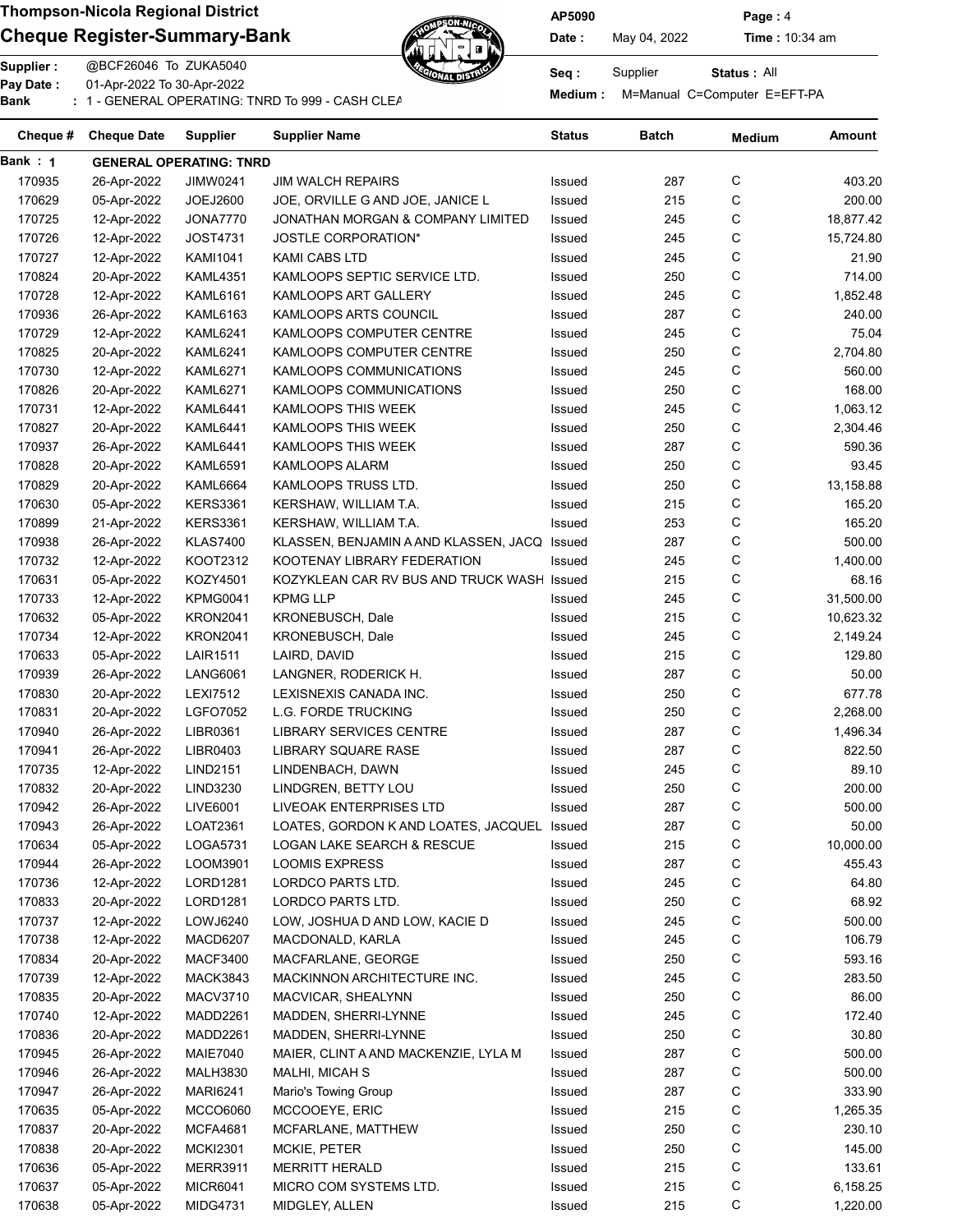## Cheque Register-Summary-Bank  $\mathbb{Z}$  Date: May 04, 2022 Time : 10:34 am



AP5090 Page : 5

Status : All

Supplier : @BCF26046 To ZUKA5040 Seq : Supplier : @BCF26046 To ZUKA5040 Pay Date : 01-Apr-2022 To 30-Apr-2022 or Medium : M=Manual C=Computer E=EFT-PA<br>Bank : 1 - GENERAL OPERATING: TNRD To 999 - CASH CLEARNING BANKING BANKING BANKING BANKING BANKING BANKING: T

| Cheque # | <b>Cheque Date</b> | <b>Supplier</b>                | Supplier Name                                 | Status | Batch | <b>Medium</b> | Amount     |
|----------|--------------------|--------------------------------|-----------------------------------------------|--------|-------|---------------|------------|
| Bank: 1  |                    | <b>GENERAL OPERATING: TNRD</b> |                                               |        |       |               |            |
| 170639   | 05-Apr-2022        | <b>MIDW2362</b>                | <b>CVS MIDWEST TAPE</b>                       | Issued | 215   | С             | 1,472.76   |
| 170948   | 26-Apr-2022        | MIDW2362                       | <b>CVS MIDWEST TAPE</b>                       | Issued | 287   | С             | 735.26     |
| 170640   | 05-Apr-2022        | <b>MINI7602</b>                | MINISTER OF FINANCE                           | Issued | 215   | С             | 205.83     |
| 170839   | 20-Apr-2022        | <b>MINI7602</b>                | MINISTER OF FINANCE                           | Issued | 250   | С             | 110,377.00 |
| 170641   | 05-Apr-2022        | <b>MINI7606</b>                | MINISTER OF FINANCE                           | Issued | 215   | С             | 46.38      |
| 170840   | 20-Apr-2022        | <b>MITC3402</b>                | MITCHELL, AMBUR                               | Issued | 250   | С             | 120.00     |
| 170741   | 12-Apr-2022        | <b>MOOR2753</b>                | MOORE, JUDY                                   | Issued | 245   | С             | 657.49     |
| 170900   | 21-Apr-2022        | <b>MORR3900</b>                | <b>MORRIS, LEE</b>                            | Issued | 253   | С             | 35.96      |
| 170841   | 20-Apr-2022        | <b>MUND2263</b>                | MUNDEN VENTURES LTD.                          | Issued | 250   | С             | 5,552.49   |
| 170742   | 12-Apr-2022        | <b>MUNI1121</b>                | MUNICIPAL INSURANCE ASSOCIATION OF BC Issued  |        | 245   | С             | 169,616.00 |
| 170842   | 20-Apr-2022        | <b>MUNI1121</b>                | MUNICIPAL INSURANCE ASSOCIATION OF BC Issued  |        | 250   | С             | 750.00     |
| 170949   | 26-Apr-2022        | <b>NEIL7530</b>                | NEILSON, DANIEL A AND NEILSON, DARLENE Issued |        | 287   | С             | 200.00     |
| 170950   | 26-Apr-2022        | <b>NELS6186</b>                | NELSON, DOUGLAS W AND NELSON, MICHEL Issued   |        | 287   | С             | 500.00     |
| 170843   | 20-Apr-2022        | <b>NEWL2252</b>                | NEW-LINE PRODUCTS LTD.                        | Issued | 250   | С             | 2,665.16   |
| 170951   | 26-Apr-2022        | <b>NEWL2252</b>                | NEW-LINE PRODUCTS LTD.                        | Issued | 287   | С             | 9,970.81   |
| 170743   | 12-Apr-2022        | <b>NGLN6230</b>                | NGL NORDICITY GROUP LIMITED                   | Issued | 245   | С             | 9,415.35   |
| 170744   | 12-Apr-2022        | <b>NICH2020</b>                | NICHE ACADEMY *                               | Issued | 245   | С             | 3,780.00   |
| 170745   | 12-Apr-2022        | <b>NORT3597</b>                | NORTH THOMPSON ABORIGINAL CULTURAL Issued     |        | 245   | С             | 500.00     |
| 170844   | 20-Apr-2022        | <b>NUTE7421</b>                | NUTECH SAFETY LTD-PHOENIX FIRE LIFE SA Issued |        | 250   | С             | 884.47     |
| 170952   | 26-Apr-2022        | <b>OKTI7061</b>                | OK TIRE KAMLOOPS COMMERCIAL                   | Issued | 287   | C             | 542.76     |
| 170746   | 12-Apr-2022        | <b>OLLE6641</b>                | <b>OLLEK LANDSCAPING</b>                      | Issued | 245   | C             | 240.45     |
| 170845   | 20-Apr-2022        | <b>OLSE5750</b>                | OLSEN, ROSEMAREE                              | Issued | 250   | С             | 22.77      |
| 170747   | 12-Apr-2022        | <b>ORKI5560</b>                | ORKIN CANADA CORPORATION                      | Issued | 245   | С             | 210.00     |
| 170642   | 05-Apr-2022        | OTLC0618                       | O.T.L. CONSTRUCTION LTD.                      | Issued | 215   | С             | 25,725.00  |
| 170846   | 20-Apr-2022        | OTLC0618                       | O.T.L. CONSTRUCTION LTD.                      | Issued | 250   | С             | 10,500.00  |
| 170748   | 12-Apr-2022        | <b>PACI2723</b>                | PACIFIC COASTCOM COMMUNICATIONS INC.          | Issued | 245   | С             | 336.00     |
| 170847   | 20-Apr-2022        | <b>PACI2723</b>                | PACIFIC COASTCOM COMMUNICATIONS INC. Issued   |        | 250   | С             | 111.98     |
| 170643   | 05-Apr-2022        | <b>PACI3743</b>                | PACIFIC MATTRESS RECYCLING INC.               | Issued | 215   | С             | 1,297.80   |
| 170848   | 20-Apr-2022        | <b>PACI3743</b>                | PACIFIC MATTRESS RECYCLING INC.               | Issued | 250   | С             | 4,607.19   |
| 170849   | 20-Apr-2022        | <b>PALA1671</b>                | <b>PALADIN SECURITY</b>                       | Issued | 250   | С             | 12,396.45  |
| 170644   | 05-Apr-2022        | PASS2210                       | PASSEK'S CLASSICS CAFE & CATERING             | Issued | 215   | С             | 362.93     |
| 170645   | 05-Apr-2022        | <b>PAUL4731</b>                | PAUL LESAGE CONSTRUCTION LTD                  | Issued | 215   | С             | 500.00     |
| 170953   | 26-Apr-2022        | <b>PENG8123</b>                | PENGUIN RANDOM HOUSE CANADA LIMITED Issued    |        | 287   | С             | 2,168.53   |
| 170850   | 20-Apr-2022        | <b>PERF2061</b>                | PERFECT SOLUTIONS LTD.                        | Issued | 250   | С             | 84.00      |
| 170851   | 20-Apr-2022        | <b>PESK2380</b>                | PESKETT, RYAN E AND PESKETT, LEAH P           | Issued | 250   | С             | 875.00     |
| 170852   | 20-Apr-2022        | PETE7571                       | PETERS WES                                    | Issued | 250   | С             | 12.74      |
| 170646   | 05-Apr-2022        | <b>PETT9401</b>                | PETTY CASH                                    | Issued | 215   | C             | 90.55      |
| 170749   | 12-Apr-2022        | <b>PETT9401</b>                | PETTY CASH                                    | Issued | 245   | C             | 22.35      |
| 170954   | 26-Apr-2022        | PETT9401                       | PETTY CASH                                    | Issued | 287   | C             | 9.85       |
| 170955   | 26-Apr-2022        | PHAR5021                       | PHARMASAVE #154                               | Issued | 287   | C             | 4.00       |
| 170647   | 05-Apr-2022        | <b>PITN2471</b>                | PITNEY BOWES                                  | Issued | 215   | С             | 2,879.05   |
| 170648   | 05-Apr-2022        | PLAN3920                       | PLANIT FIRST CONSULTANTS                      | Issued | 215   | C             | 472.50     |
| 170853   | 20-Apr-2022        | <b>PLEN2341</b>                | PLENERT, DAVE                                 | Issued | 250   | C             | 230.10     |
| 170649   | 05-Apr-2022        | POLD2341                       | POLDERMAN, JAN J                              | Issued | 215   | C             | 241.88     |
| 170901   | 21-Apr-2022        | POLD2341                       | POLDERMAN, JAN J                              | Issued | 253   | C             | 241.88     |
| 170650   | 05-Apr-2022        | PRES7791                       | PRESTIGE PARCEL PICK-UP LTD.                  | Issued | 215   | C             | 7,776.48   |
| 170854   | 20-Apr-2022        | <b>PRES7791</b>                | PRESTIGE PARCEL PICK-UP LTD.                  | Issued | 250   | C             | 7,972.52   |
| 170750   | 12-Apr-2022        | PRIM2303                       | PRIME, KAYLEA                                 | Issued | 245   | C             | 94.33      |
| 170956   | 26-Apr-2022        | <b>PRIN1151</b>                | PRINCESS AUTO                                 | Issued | 287   | C             | 408.33     |
| 170957   | 26-Apr-2022        | PRIT1150                       | PRITCHARD, RICHARD D                          | Issued | 287   | С             | 200.00     |
| 170855   | 20-Apr-2022        | PROU4961                       | PROULX, HEATHER                               | Issued | 250   | C             | 300.00     |
| 170751   | 12-Apr-2022        | PROV3844                       | PROVINCIAL FIRE & SAFETY TRAINING LTD.        | Issued | 245   | C             | 3,150.00   |
| 170958   | 26-Apr-2022        | <b>PROV3844</b>                | PROVINCIAL FIRE & SAFETY TRAINING LTD.        | Issued | 287   | C             | 4,095.00   |
| 170752   | 12-Apr-2022        | PURO4691                       | PUROLATOR INC.                                | Issued | 245   | С             | 72.82      |
| 170856   | 20-Apr-2022        | <b>PURO4691</b>                | PUROLATOR INC.                                | Issued | 250   | С             | 528.87     |
|          |                    |                                |                                               |        |       |               |            |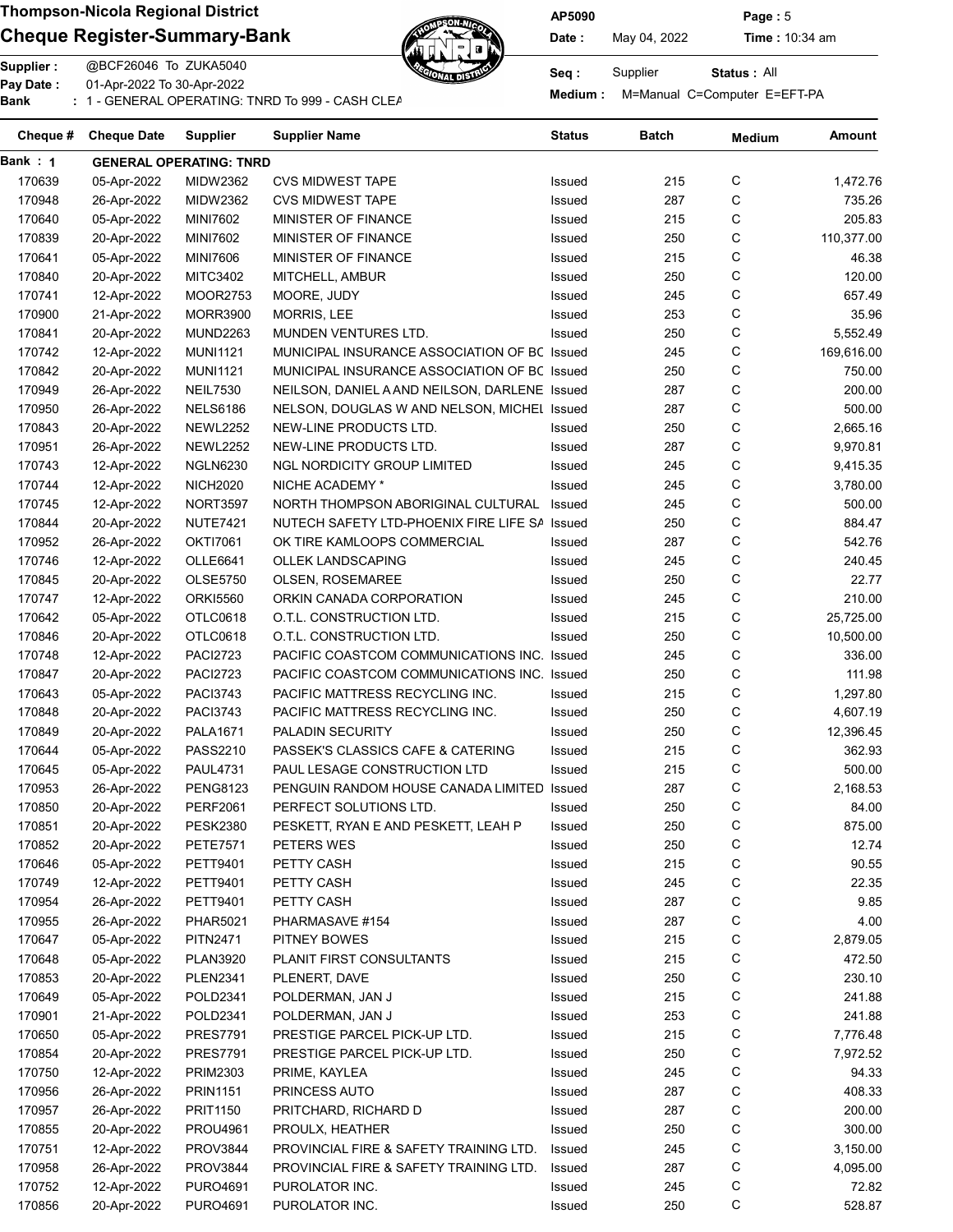Pay Date :

### Cheque Register-Summary-Bank  $\mathbb{Z}$  Date: May 04, 2022 Time : 10:34 am

01-Apr-2022 To 30-Apr-2022



AP5090 Page : 6

Status : All

Tay Bate : Compiled the Compile Compiled the Computer E=EFT-PA<br>Bank : 1 - GENERAL OPERATING: TNRD To 999 - CASH CLEARNING BANKING BANKING BANKING BANKING BANKING: TNRD To 999

| Cheque # | <b>Cheque Date</b>         | <b>Supplier</b>                | <b>Supplier Name</b>                                               | <b>Status</b>    | <b>Batch</b> | <b>Medium</b> | Amount           |
|----------|----------------------------|--------------------------------|--------------------------------------------------------------------|------------------|--------------|---------------|------------------|
| Bank : 1 |                            | <b>GENERAL OPERATING: TNRD</b> |                                                                    |                  |              |               |                  |
| 170651   | 05-Apr-2022                | <b>QUIN7861</b>                | QUINN, STEPHEN                                                     | Issued           | 215          | С             | 352.30           |
| 170902   | 21-Apr-2022                | <b>QUIN7861</b>                | QUINN, STEPHEN                                                     | Issued           | 253          | C             | 728.60           |
| 170652   | 05-Apr-2022                | <b>RAFT2340</b>                | RAFTER P RANCH                                                     | Issued           | 215          | С             | 3,318.00         |
| 170959   | 26-Apr-2022                | <b>RAIN1361</b>                | RAINCOAST DISTRIBUTION GROUP                                       | Issued           | 287          | С             | 3,416.87         |
| 170903   | 21-Apr-2022                | <b>RAIN2343</b>                | RAINE, ALAN                                                        | Issued           | 253          | C             | 64.90            |
| 170653   | 05-Apr-2022                | <b>RALP3570</b>                | RALPH'S RADIO LTD.                                                 | Issued           | 215          | C             | 234.08           |
| 170857   | 20-Apr-2022                | RDCO5851                       | R & D CONSTRUCTION                                                 | Issued           | 250          | C             | 122.12           |
| 170858   | 20-Apr-2022                | <b>RELA7731</b>                | RELIATECH HVAC INC.                                                | Issued           | 250          | С             | 4,158.00         |
| 170654   | 05-Apr-2022                | <b>REMP2230</b>                | REMPEL, DEITRICH                                                   | Issued           | 215          | C             | 1,844.04         |
| 170753   | 12-Apr-2022                | <b>REMP2230</b>                | REMPEL, DEITRICH                                                   | Issued           | 245          | C             | 204.96           |
| 170859   | 20-Apr-2022                | <b>REMP2230</b>                | REMPEL, DEITRICH                                                   | Issued           | 250          | С             | 150.00           |
| 170860   | 20-Apr-2022                | <b>RGHP6000</b>                | RGH PACIFIC EMERGENCY SERVICES INC.                                | Issued           | 250          | C             | 9,912.00         |
| 170655   | 05-Apr-2022                | <b>RHIC6171</b>                | RHICOM NETWORKS INC.                                               | Issued           | 215          | C             | 72.80            |
| 170960   | 26-Apr-2022                | <b>RHIC6171</b>                | RHICOM NETWORKS INC.                                               | Issued           | 287          | C             | 72.80            |
| 170904   | 21-Apr-2022                | <b>RICE1522</b>                | RICE, STEVEN                                                       | Issued           | 253          | C             | 229.20           |
| 170861   | 20-Apr-2022                | <b>RJAM5091</b>                | RJAMES MANAGEMENT GROUP LTD.                                       | Issued           | 250          | C             | 891.52           |
| 170754   | 12-Apr-2022                | <b>ROBI5860</b>                | ROBINSON, GAIL                                                     | Issued           | 245          | С             | 100.79           |
| 170862   | 20-Apr-2022                | <b>ROCK7530</b>                | ROCK SOLID INDUSTRIES                                              | Issued           | 250          | С             | 2,147.14         |
| 170656   | 05-Apr-2022                | <b>ROCK9572</b>                | ROCKY MOUNTAIN PHOENIX                                             | Issued           | 215          | С             | 3,745.35         |
| 170755   | 12-Apr-2022                | <b>ROCK9572</b>                | ROCKY MOUNTAIN PHOENIX                                             | Issued           | 245          | C             | 7,941.08         |
| 170863   | 20-Apr-2022                | <b>ROCK9572</b>                | ROCKY MOUNTAIN PHOENIX                                             | Issued           | 250          | С             | 6,988.80         |
| 170961   | 26-Apr-2022                | <b>ROCK9572</b>                | ROCKY MOUNTAIN PHOENIX                                             | Issued           | 287          | С             | 8,400.00         |
| 170657   | 05-Apr-2022                | <b>RODE5541</b>                | RODEN, BARBARA                                                     | Issued           | 215          | С             | 118.00           |
| 170905   | 21-Apr-2022                | <b>RODE5541</b>                | RODEN, BARBARA                                                     | Issued           | 253          | С             | 118.00           |
| 170864   | 20-Apr-2022                | <b>ROLL3781</b>                | ROLLINS MACHINERY LIMITED                                          | Issued           | 250          | С             | 7,528.64         |
| 170658   | 05-Apr-2022                | <b>ROPE7091</b>                | ROPER GREYELL LLP                                                  | Issued           | 215          | С             | 2,257.92         |
| 170865   | 20-Apr-2022                | <b>ROPE7091</b>                | ROPER GREYELL LLP                                                  | Issued           | 250          | С             | 5,129.04         |
| 170659   | 05-Apr-2022                | <b>ROTH2251</b>                | ROTHENBURGER, MEL                                                  | Issued           | 215          | С             | 37.76            |
| 170866   | 20-Apr-2022                | ROTO7201                       | ROTO-ROOTER                                                        | Issued           | 250          | С             | 764.30           |
| 170756   | 12-Apr-2022                | <b>RUDD6351</b>                | RUDD, PAMELA                                                       | Issued           | 245          | C             | 33.41            |
| 170962   | 26-Apr-2022                | <b>RUYG7190</b>                | RUYGROK, JEFFREY J AND RUYGROK, LUCII Issued                       |                  | 287          | C             | 500.00           |
| 170867   | 20-Apr-2022                | SAGE7402                       | SAGEBRUSH ENVIRONMENTAL SYSTEMS IN Issued                          |                  | 250          | C             | 173.24           |
| 170868   | 20-Apr-2022                | SAVA3061                       | SAVAGE, MIKE                                                       | Issued           | 250          | C             | 20.54            |
| 170660   |                            |                                | SAVE-ON-FOODS #2211                                                |                  | 215          | С             | 7.49             |
| 170661   | 05-Apr-2022<br>05-Apr-2022 | SAVE6182<br>SAVO5531           | SAVONA IMPROVEMENT DISTRICT                                        | Issued<br>Issued | 215          | С             | 1,500.00         |
|          |                            |                                |                                                                    |                  |              |               |                  |
| 170869   | 20-Apr-2022                | SAVO5571                       | SAVONA SENIOR'S CENTRE                                             | Issued           | 250          | C<br>C        | 50.00            |
| 170662   | 05-Apr-2022                | SCHA2652                       | SCHAFFER, CAROL                                                    | Issued           | 215          |               | 178.18<br>102.20 |
| 170963   | 26-Apr-2022                | <b>SCHO6161</b>                | SCHOOL DISTRICT NO 73                                              | Issued           | 287          | С             |                  |
| 170757   | 12-Apr-2022                | <b>SCLS3820</b>                | <b>SCL SILVERSTONE CONSTRUCTION</b><br>SCV CONTRACTORS CORPORATION | Issued           | 245          | C             | 9,030.00         |
| 170663   | 05-Apr-2022                | <b>SCVC1281</b>                |                                                                    | Issued           | 215          | C             | 348.71           |
| 170870   | 20-Apr-2022                | <b>SCVC1281</b>                | SCV CONTRACTORS CORPORATION                                        | Issued           | 250          | С             | 49,732.93        |
| 170964   | 26-Apr-2022                | <b>SCVC1281</b>                | SCV CONTRACTORS CORPORATION                                        | Issued           | 287          | С             | 206,296.48       |
| 170664   | 05-Apr-2022                | <b>SECU7121</b>                | SECURIGUARD SERVICES LTD.                                          | Issued           | 215          | С             | 51,954.59        |
| 170965   | 26-Apr-2022                | <b>SEVE5871</b>                | SEVENTY MILE ACCESS CENTRE                                         | Issued           | 287          | C             | 1,000.00         |
| 170665   | 05-Apr-2022                | SHAC4400                       | SHACKELLY, GREGORY D AND EDGAR, CATH Issued                        |                  | 215          | С             | 500.00           |
| 170871   | 20-Apr-2022                | SHUL8242                       | SHULUS CATTLE CO LTD                                               | Issued           | 250          | C             | 250.00           |
| 170966   | 26-Apr-2022                | SIDH8241                       | SIDHU & SONS NURSERY LTD                                           | Issued           | 287          | C             | 500.00           |
| 170758   | 12-Apr-2022                | <b>SMIT3490</b>                | SMITH, LINDELL                                                     | Issued           | 245          | C             | 650.00           |
| 170872   | 20-Apr-2022                | <b>SMIT3490</b>                | SMITH, LINDELL                                                     | Issued           | 250          | C             | 50.00            |
| 170666   | 05-Apr-2022                | SOUR1091                       | SOURCE OFFICE FURNISHINGS                                          | Issued           | 215          | C             | 2,246.72         |
| 170667   | 05-Apr-2022                | SPOT4731                       | SPOTLESS & SORTED HOLDINGS INC.                                    | Issued           | 215          | C             | 16,147.25        |
| 170873   | 20-Apr-2022                | STADR0471                      | STAD, RAYMOND                                                      | Issued           | 250          | C             | 152.90           |
| 170668   | 05-Apr-2022                | STAM2351                       | STAMER, WILLIAM J.D. DO NOT USE                                    | Cancelled        | 218          | C             | 0.00             |
| 170683   | 05-Apr-2022                | STAM2361                       | STAMER, JOHN E. (Ward)                                             | Issued           | 219          | C             | 82.60            |
| 170906   | 21-Apr-2022                | STAM2361                       | STAMER, JOHN E. (Ward)                                             | Issued           | 253          | С             | 82.60            |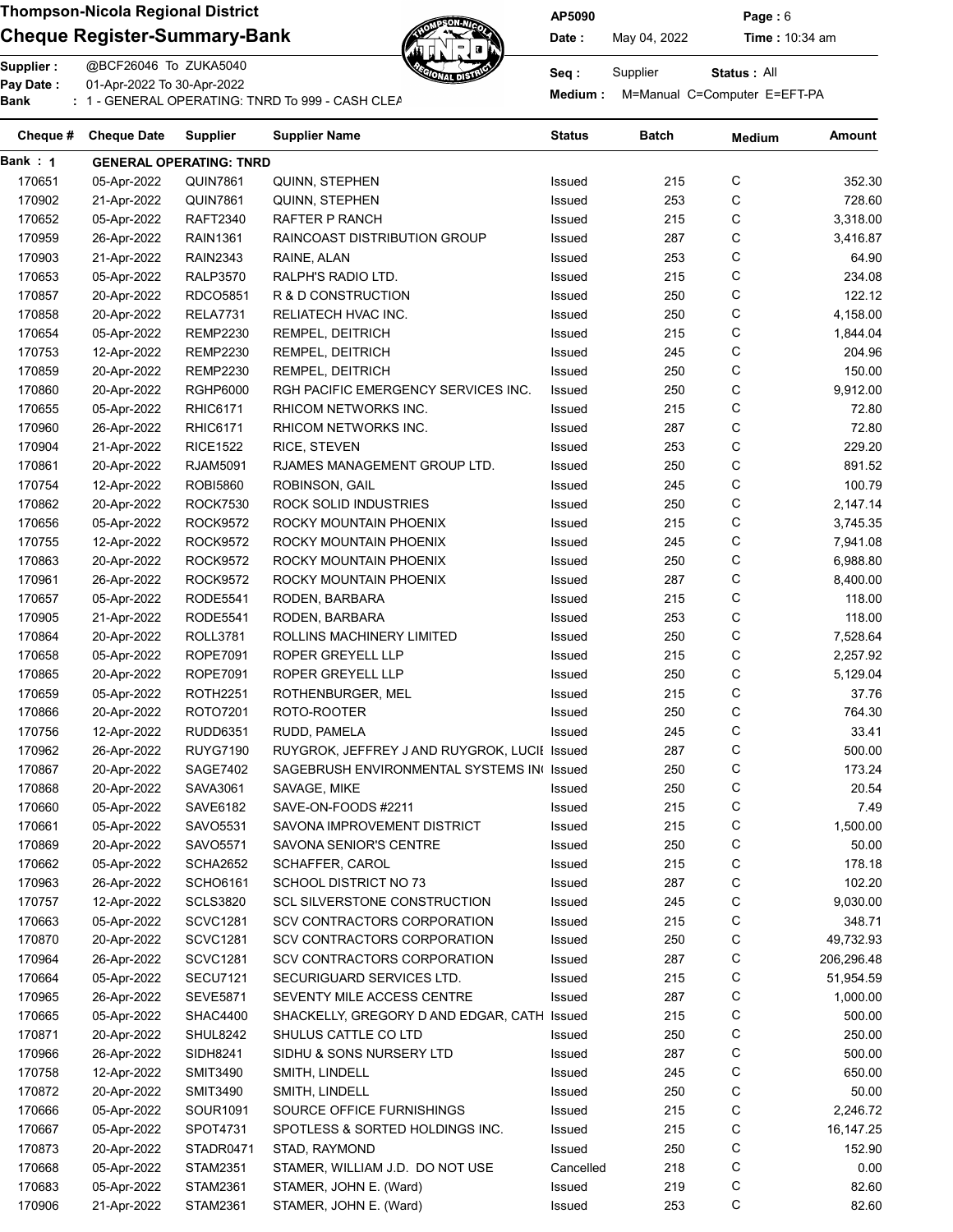### Cheque Register-Summary-Bank  $\mathbb{Z}$   $\mathbb{Z}$  Date: May 04, 2022 Time : 10:34 am



AP5090 Page : 7

Status : All

Supplier : @BCF26046 To ZUKA5040 Seq : Supplier : @BCF26046 To ZUKA5040 Pay Date : 01-Apr-2022 To 30-Apr-2022

Pay Date : CI-Api-2022 To 30-Api-2022<br>Bank : 1 - GENERAL OPERATING: TNRD To 999 - CASH CLEARNING BANKING BANKING Medium : M=Manual C=Computer E=EFT-PA

| Cheque # | <b>Cheque Date</b>         | Supplier                       | Supplier Name                              | <b>Status</b> | <b>Batch</b> | <b>Medium</b> | Amount    |
|----------|----------------------------|--------------------------------|--------------------------------------------|---------------|--------------|---------------|-----------|
| Bank : 1 |                            | <b>GENERAL OPERATING: TNRD</b> |                                            |               |              |               |           |
| 170759   | 12-Apr-2022                | STAR4683                       | STARGARDEN CORPORATION                     | Issued        | 245          | С             | 4,095.00  |
| 170760   | 12-Apr-2022                | STER4780                       | STERLING BACKCHECK CANADA CORP.            | Issued        | 245          | C             | 47.25     |
| 170874   | 20-Apr-2022                | <b>SUNS3442</b>                | SUNSHINE VALLEY MECHANICAL LTD.            | Issued        | 250          | C             | 367.50    |
| 170669   | 05-Apr-2022                | <b>SURK0261</b>                | SURKAN, MARY A                             | Issued        | 215          | С             | 472.50    |
| 170875   | 20-Apr-2022                | <b>SURK0261</b>                | SURKAN, MARY A                             | Issued        | 250          | С             | 472.50    |
| 170761   | 12-Apr-2022                | <b>SWYE7241</b>                | SWYERS, GRANT                              | Issued        | 245          | С             | 423.00    |
| 170876   | 20-Apr-2022                | <b>TASC6251</b>                | <b>TASCO SUPPLIES LTD.</b>                 | Issued        | 250          | С             | 92.35     |
| 170877   | 20-Apr-2022                | <b>TECH5671</b>                | TECHNICAL SAFETY BC                        | Issued        | 250          | С             | 330.00    |
| 170762   | 12-Apr-2022                | <b>THOM3601</b>                | THOMAS, DEBORAH                            | Issued        | 245          | С             | 250.00    |
| 170878   | 20-Apr-2022                | <b>THOM6682</b>                | THOMPSON VALLEY SYSTEMS                    | Issued        | 250          | C             | 6,195.00  |
| 170879   | 20-Apr-2022                | <b>TOBI0265</b>                | <b>TOBIANO FAIRWAY HOMES LTD</b>           | Issued        | 250          | C             | 1,000.00  |
| 170967   | 26-Apr-2022                | <b>TOBI0265</b>                | <b>TOBIANO FAIRWAY HOMES LTD</b>           | Issued        | 287          | С             | 500.00    |
| 170670   | 05-Apr-2022                | <b>TOBI5920</b>                | <b>TOBIN VERN</b>                          | Issued        | 215          | С             | 650.00    |
| 170968   | 26-Apr-2022                | <b>TOTA4712</b>                | <b>TOTAL POWER LIMITED</b>                 | Issued        | 287          | С             | 156.80    |
|          |                            |                                |                                            |               |              | C             |           |
| 170880   | 20-Apr-2022                | <b>TRUE1280</b>                | TRUE CONSTRUCTION LTD.                     | Issued        | 250          |               | 8,882.22  |
| 170763   | 12-Apr-2022                | <b>TRUN1591</b>                | TRUE CONSULTING LTD.                       | Cancelled     | 246          | С             | 0.00      |
| 170671   | 05-Apr-2022                | <b>TSUN0025</b>                | TSUNAMI SOLUTIONS LTD.                     | Issued        | 215          | С             | 950.60    |
| 170672   | 05-Apr-2022                | <b>TURT3681</b>                | TURTIAK, DONALD B                          | Issued        | 215          | С             | 1,610.32  |
| 170969   | 26-Apr-2022                | <b>UNIT2081</b>                | UNITED LIBRARY SERVICES INC                | Issued        | 287          | С             | 4,480.17  |
| 170673   | 05-Apr-2022                | <b>UNIV2311</b>                | UNIVERSAL REPRODUCTION & ENGINEERIN        | Issued        | 215          | С             | 30.81     |
| 170764   | 12-Apr-2022                | <b>VANH6271</b>                | VAN HOUTTE COFFEE SERVICES INC.            | Issued        | 245          | С             | 307.38    |
| 170970   | 26-Apr-2022                | <b>VANK2500</b>                | VANKAM HOMES LTD                           | Issued        | 287          | С             | 500.00    |
| 170881   | 20-Apr-2022                | <b>VANN0261</b>                | VANNAN, ALLAN NEIL                         | Issued        | 250          | С             | 129.00    |
| 170882   | 20-Apr-2022                | <b>VILL0191</b>                | VILLAGE OF CLINTON                         | Issued        | 250          | С             | 1,140.00  |
| 170765   | 12-Apr-2022                | <b>VISU0231</b>                | VISUAL SIGNS & PRINTING                    | Issued        | 245          | С             | 341.65    |
| 170971   | 26-Apr-2022                | <b>VISU0231</b>                | VISUAL SIGNS & PRINTING                    | Issued        | 287          | С             | 5,953.92  |
| 170883   | 20-Apr-2022                | <b>WAGN2340</b>                | WAGNER, BRIAN D                            | Issued        | 250          | С             | 132.62    |
| 170884   | 20-Apr-2022                | <b>WALL3900</b>                | WALLIS, SHANNON                            | Issued        | 250          | С             | 2,300.00  |
| 170885   | 20-Apr-2022                | <b>WARN2361</b>                | WARNER RENTALS LTD. (KAMLOOPS)             | Issued        | 250          | С             | 101.36    |
| 170766   | 12-Apr-2022                | WAST2081                       | <b>WASTECH SERVICES INC.</b>               | Issued        | 245          | С             | 14,222.99 |
| 170674   | 05-Apr-2022                | <b>WATS6161</b>                | WATSON, SALLY                              | Issued        | 215          | С             | 177.00    |
| 170907   | 21-Apr-2022                | <b>WATS6161</b>                | <b>WATSON, SALLY</b>                       | Issued        | 253          | С             | 177.00    |
| 170767   | 12-Apr-2022                | <b>WAYS3711</b>                | <b>WAYSIDE PRESS LTD</b>                   | Issued        | 245          | С             | 222.88    |
| 170675   | 05-Apr-2022                | <b>WEBE7201</b>                | WEBER, PHILIP                              | Issued        | 215          | C             | 2,108.00  |
| 170972   | 26-Apr-2022                | <b>WEBE7201</b>                | WEBER, PHILIP                              | Issued        | 287          | C             | 2,396.90  |
| 170684   | 05-Apr-2022                | <b>WELL7433</b>                | WELLS GRAY SEARCH & RESCUE                 | Issued        | 219          | С             | 5,384.22  |
| 170685   | 05-Apr-2022                | <b>WELL7433</b>                | WELLS GRAY SEARCH & RESCUE                 | Issued        | 219          | C             | 784.92    |
| 170686   | 05-Apr-2022                | <b>WELL7433</b>                | <b>WELLS GRAY SEARCH &amp; RESCUE</b>      | Issued        | 219          | C             | 2,882.79  |
| 170676   | 05-Apr-2022                | <b>WEST2071</b>                | WESTEDGE ENGINEERING LTD.                  | Issued        | 215          | C             | 5,090.40  |
| 170886   |                            | <b>WEST2071</b>                | WESTEDGE ENGINEERING LTD.                  | Issued        | 250          | C             | 848.93    |
|          | 20-Apr-2022<br>26-Apr-2022 |                                | WESTEDGE ENGINEERING LTD.                  | Issued        | 287          | C             | 577.50    |
| 170973   |                            | <b>WEST2071</b>                |                                            |               |              |               |           |
| 170768   | 12-Apr-2022                | <b>WEST2451</b>                | WESTERN CANADA FIRE PROTECTION (KAM Issued |               | 245          | C             | 99.75     |
| 170887   | 20-Apr-2022                | <b>WEST2451</b>                | WESTERN CANADA FIRE PROTECTION (KAM Issued |               | 250          | C             | 272.73    |
| 170888   | 20-Apr-2022                | <b>WEST2521</b>                | <b>WESTFALL, DELBERT</b>                   | Issued        | 250          | C             | 230.10    |
| 170677   | 05-Apr-2022                | <b>WEST8841</b>                | WESTWOLD COMMUNITY CHURCH ORGANIZ Issued   |               | 215          | С             | 3,485.00  |
| 170769   | 12-Apr-2022                | <b>WFRW3531</b>                | WFR WHOLESALE FIRE & RESCUE LTD.           | Issued        | 245          | C             | 2,451.88  |
| 170974   | 26-Apr-2022                | <b>WFRW3531</b>                | WFR WHOLESALE FIRE & RESCUE LTD.           | Issued        | 287          | C             | 2,745.00  |
| 170678   | 05-Apr-2022                | <b>WILD1841</b>                | WILDERNESS CUSTOM HOMES BC INC.            | Issued        | 215          | C             | 500.00    |
| 170889   | 20-Apr-2022                | WOOD2260                       | WOOD ENVIRONMENT & INFRASTRUCTURE          | Issued        | 250          | C             | 11,100.24 |
| 170770   | 12-Apr-2022                | <b>WSPC0026</b>                | WSP CANADA INC.                            | Issued        | 245          | C             | 2,471.18  |
| 170890   | 20-Apr-2022                | <b>WSPC0026</b>                | WSP CANADA INC.                            | Issued        | 250          | C             | 7,166.51  |
| 170771   | 12-Apr-2022                | <b>XERO9051</b>                | XEROX CANADA LTD.                          | Issued        | 245          | C             | 644.54    |
| 170891   | 20-Apr-2022                | <b>XERO9051</b>                | XEROX CANADA LTD.                          | Issued        | 250          | С             | 1,388.61  |
| 170772   | 12-Apr-2022                | <b>XERO9052</b>                | XEROX CANADA LTD.                          | Issued        | 245          | C             | 293.78    |
| 170679   | 05-Apr-2022                | <b>YELL6302</b>                | YELLOWHEAD COMMUNITY SERVICES              | Issued        | 215          | С             | 763.17    |